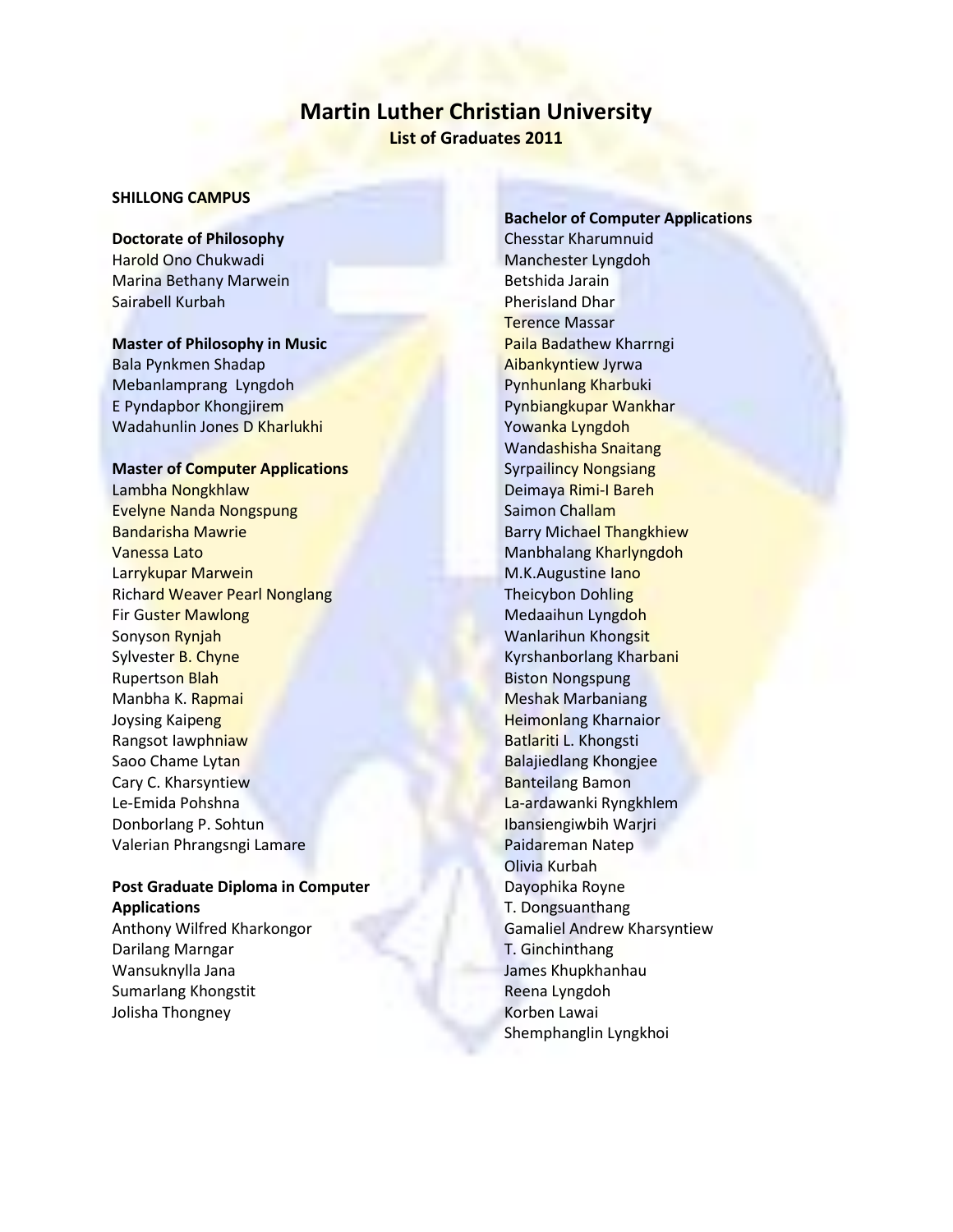#### **Master of Social Work**

Halleynia Sahkhar C Vanlalveni Lhaineihoih Simpliyas Topno Moasunep Imchen Bakordorshisha Kharjahrin Th. Thonglunthang Simte Frankie Nongsiej Chwng Chati Jamatia Nancy Gangte Bendangchuba Jamir Mary Lalremruati Augustus Chermako Liliosa Laloo Wilson Hasda Rukuvolu Khesoh Murivolu Rhakho Doreen Mesonia Marpna F Lalbiakzuali Darishisha Pyngrope Masongam Lunglo V Josiah Pynbhalang Pariat T Lalven Gangte Pouchunlung Panmei N Athabasca Sariang Bashishalin Kharsynniang Abeeda G Momin K Lalrempuii Vunghiohnuam Jacinta Suting Krity T Pachuau Sword Ronra Shimray L Lamboi Niangneikim Elizabeth Herenz Shiladitya Narzary Wandalang Ksoo Gentleen K Sawian Careful Mary Siangshai Moajungla Temsutola Euffinia Fenola N Kharbhih Dalamche Sumer Challam Karry May Queen Kharkongor

### Mirinngam Tangpu

#### **Bachelor of Social Work**

Augustine Rahavei Daphilia Grecia Thangkhiew Pynbhalang Shangdiar Banrishisha Kharbudon Kerlinda War Vivian Casper Nongrum Ropmay Amanda Thangkhiew Bahunlang Lyngdoh Hamedahiwot Bareh Anita Aurilia Thabah Ripa Kjam Larisa Banylla Hynniewta Hunisniaw Challam Everlast B Dkhar Gaiselung Pamei Khumlo Jacob Anal R Lalramdinpuia Darlong Ebethnazer Laloo Wanpoihun Mynso Ibanrisha Suting Freedalia Mylliem Umlong Aremmenba Pongener Sangtammenla Aier

#### **Master of Business Administration**

Johanan Sahkhar Jameson Borgoyary Evinas Lyngdoh Badamon Diengdoh Wanphibiang Kharkongor August Rich Born Lyngdoh Sumita Basumatari Lilian Russel R Marak Silvestar D Sangma Sandy Princely Kharkongor Malcolm G Malngiang

**Bachelor of Business Administration** Donlad Marwein Iadalin Syiemlieh Kenny Remdor Synjri Robbie Jordan Nengnong Arkiemi Nongsteng Sangmuanching Tungnung Synsharroilang Sohtun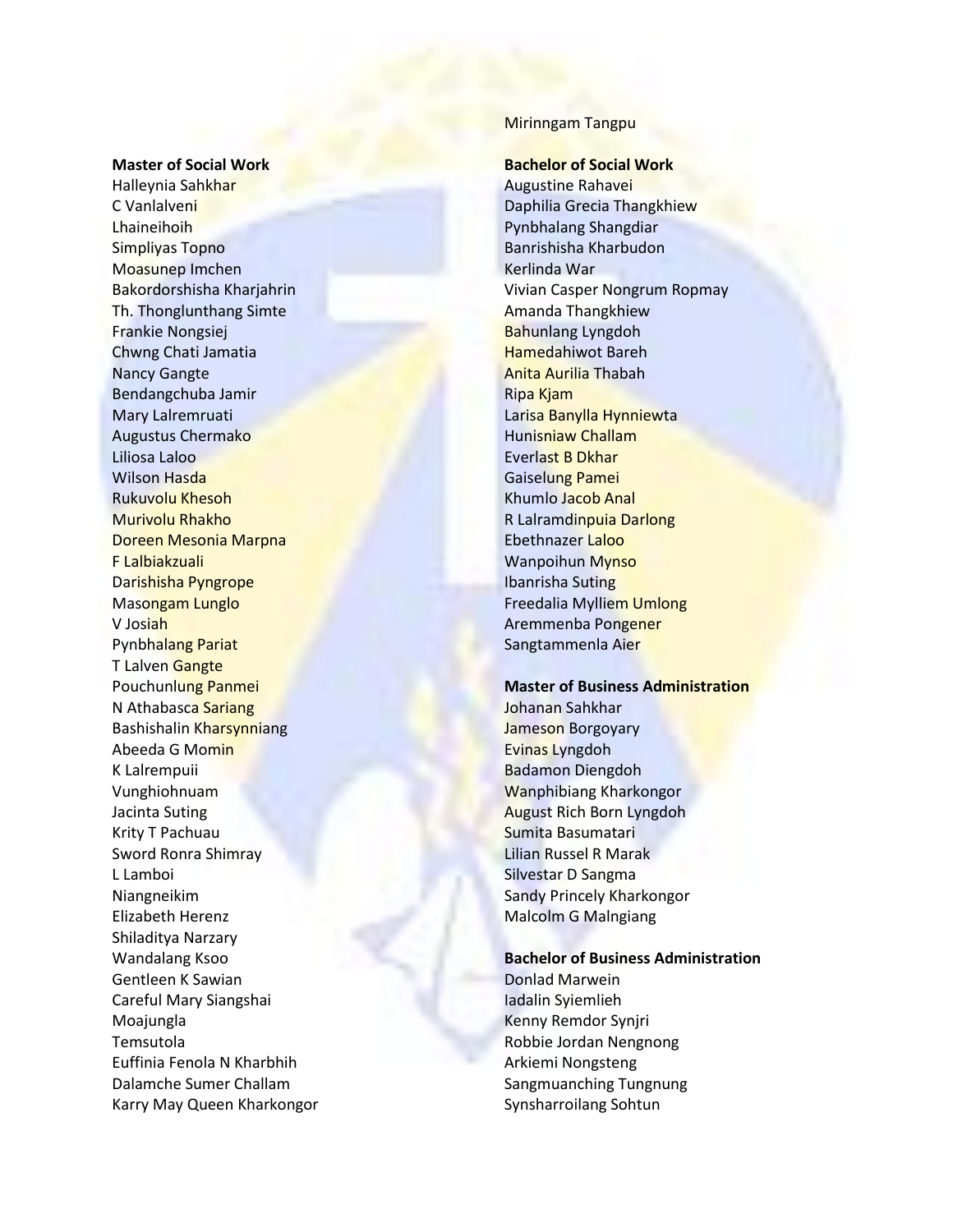Mangkara Warjri Meriam Cedora L Lyting Lakyntiewhunshisha Lyngdoh Nongrang Meston Suting Damanlin Lyngkhoi Bakor Shisha Maring Benedict Shabong Donald B Thangkhiew Almamora Syiemlieh Lapdianghun P Thangkhiew Kevin Marbaniang Phibanker Marbaniang Johnson Kharjumaty Kerdamii Khyllep Bakotdor Wanhat William Tongsuanlian Zou Alex Pynhunlang Pohlong Makina Patrick Badahunlang M Suting

### **Diploma in Tourism Management** Kennedy Dhar

#### **Master of Tourism Management**

Phidarisha Lyngdoh Rudy Tamanchi K Marak Montimon Diengdoh Ibakordorlin Sumer James Steward Nongsiej Bankerlin Basaiawmoit Ibaphyrnai Shangpliang Rinaldy Sun Dafany Plain Rijanai Diengdoh Briten Islary Phidariti Pakyntein Bethsheba Kharrngi Baphindalin Syiem Kinzy Eden Morten K Marak Evertson Synrem Garry Anderson Lyngdoh Elvis Lamare Abigail Kharkongor Punam R Marak Nancy Kathleena West Lyngdoh Yangerjungla Ao Jesmita Narzary Elbidalin Warjri

### Frederick Bonn Lyngdoh

### **Master of Arts in Music**

Freddy Connor Kharmutee Kerica Etygail Kharmawphlang Larihun Mawlong Cornelius Shadap David Manjop Lartang Senjistar Nongkynrih

#### **Master of Science in Counselling Psychology**

Col. Gumsor Ango Wilde Kate Lyngdoh Sawkmie Licha Yania Kekhriese-u Haralu S Rongbangtula Jamir Alcydalyne Lyngkhei Aida Dondor Phanwar Daphiralin Chyne Lamchwamidaka Lamare Esther Lallawmzuali George Wanman Chen Ivyreen Warjri Darisuk Kharlyngdoh Amanda Kharlukhi Lanosha Slong A Imlienla Walling Dorothy Rinmuanpuii Candida A Thangkhiew

### **Diploma in Physician Assistant**

Diamond Magareth Lamurong Ailinda Kynter

Basuklang Shongwan

**Bachelor of Science in Medical Laboratory Technology** Bynrapborlang Marwein Kenny Kharngi Ailadshisha Lyngdoh Ibakorlin Nongsteng Panborshwa Papang Emlangimaia Bamon Doreen Mary H. Pyngrope Esterlin Mawthoh Santi Mary Pyngrope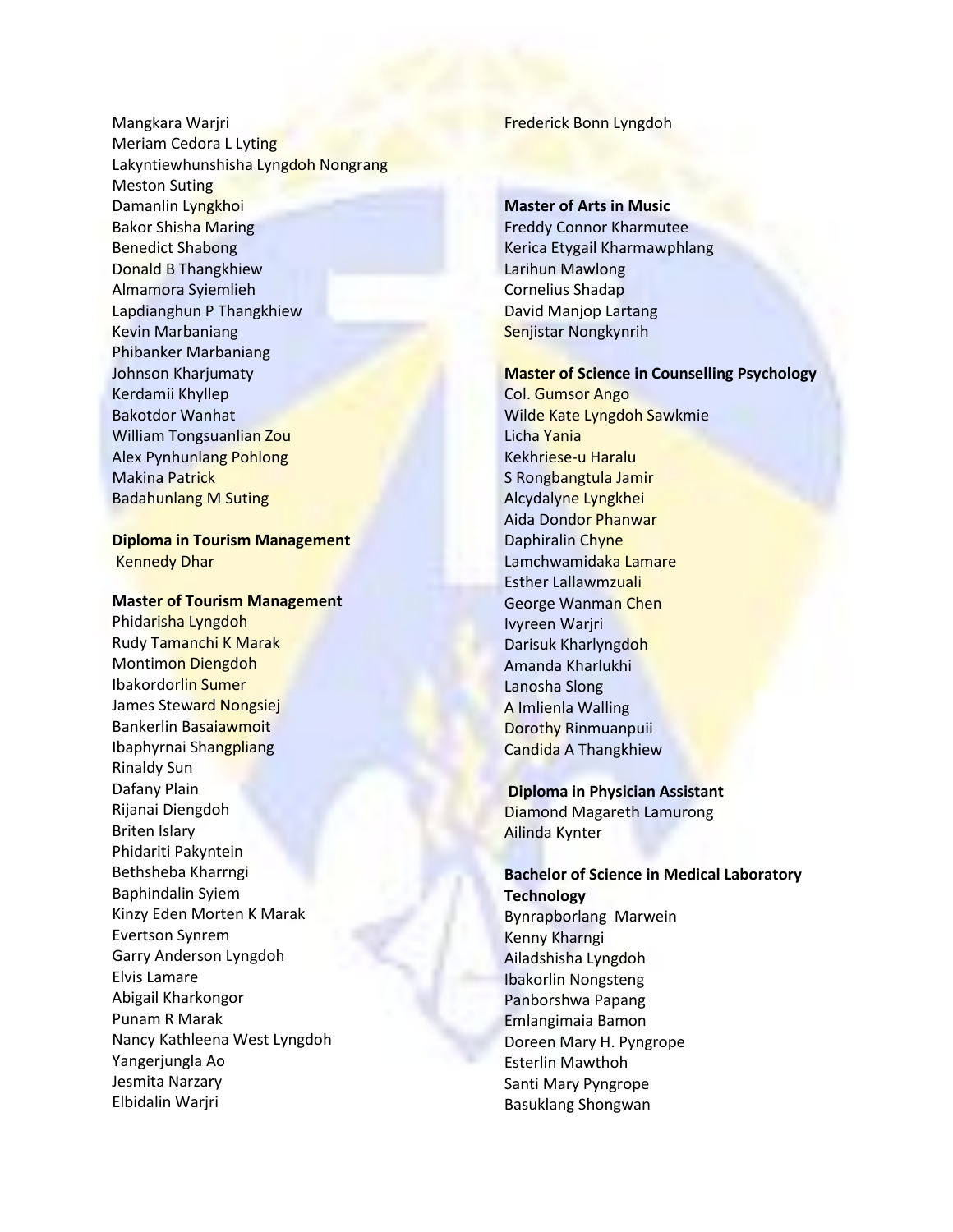Probica Biam Thiangmon Pohsngap Abigail Ramnieng Khobung H. Emmi-Wa-I Laloo Shirupwaka Dhar Sony Gandhi Sukani Niang Samlang Lapasam Aruni S. Mawrie P. R. Damnem Chothe Nixy Catherine Thomas

#### **Bachelor of Science in Surgical Technology**

Alina Ch Marak Banyllashisha Nongrum Aikmenshisha Snaitang Iainylla Nongsiej Dariti Kurbah Hoineingah Lhouvum Yangyung Shullai Kelbisha Langstieh Iussphullin Marwein Ezra Lalramsan Darngon

### **Bachelor of Science in Medical Imaging Technology**

Barikupar Lyngdoh Dangaishuh Rymbai Saniki Pohshna Ibameladalin Sohtun Hiporly Talang Iohbhalupa Sun Jesmi Suting Chanbormiki Sutnga Lirius Kharkongor Anupam Kumar Singh John Ezing

#### **Bachelor of Science in Optometry**

Donpharly Kupar Lyngdoh Mary Lamching Phiamphu Shambaiamon Chyne T Ginsuankhup Buhdor Wanhat Edify Bareh Katia Kayina Atchira A Sangma Amy Lalnunsiami

Lalhluzuali Kaushila Dhakal Hopeful Khongstia

# **Master of Science in Medical Imaging Technology** Michelle Linley Lyngdoh

### **TURA CAMPUS**

**Bachelor of Computer Applications** Elyon Jagam R Marak Vasant Favy R Marak

#### **Master of Social Work**

Riprang M. Marak Mayanora S. Sangma Tamalisha K. Sangma Srimchi Nokrikra M. Sangma Sesyl D. Sangma Phungreishang Chithung Gimje R. Sangma Tania R. Sangma Kretina M. Marak Mamuni K. Marak Runa N. Sangma Crybilla R. Marak Omega Parpa Chothe Tonary M. Marak Tanu R. Marak Alex Doley Asha Narzary Mongsendong Aier

# **Bachelor of Social Work**

Sonia R Marak Teni Timsi M Marak Agnetha M Marak Susanna Lungalang Haney Doriana R.Marak Jessie R. Marak Silgrak S Sangma

### **Bachelor of Business Administration**

Arnie Wasan R Marak Dandee Tengsal W Momin Sujan Talukdar Neveen Pompey Sangma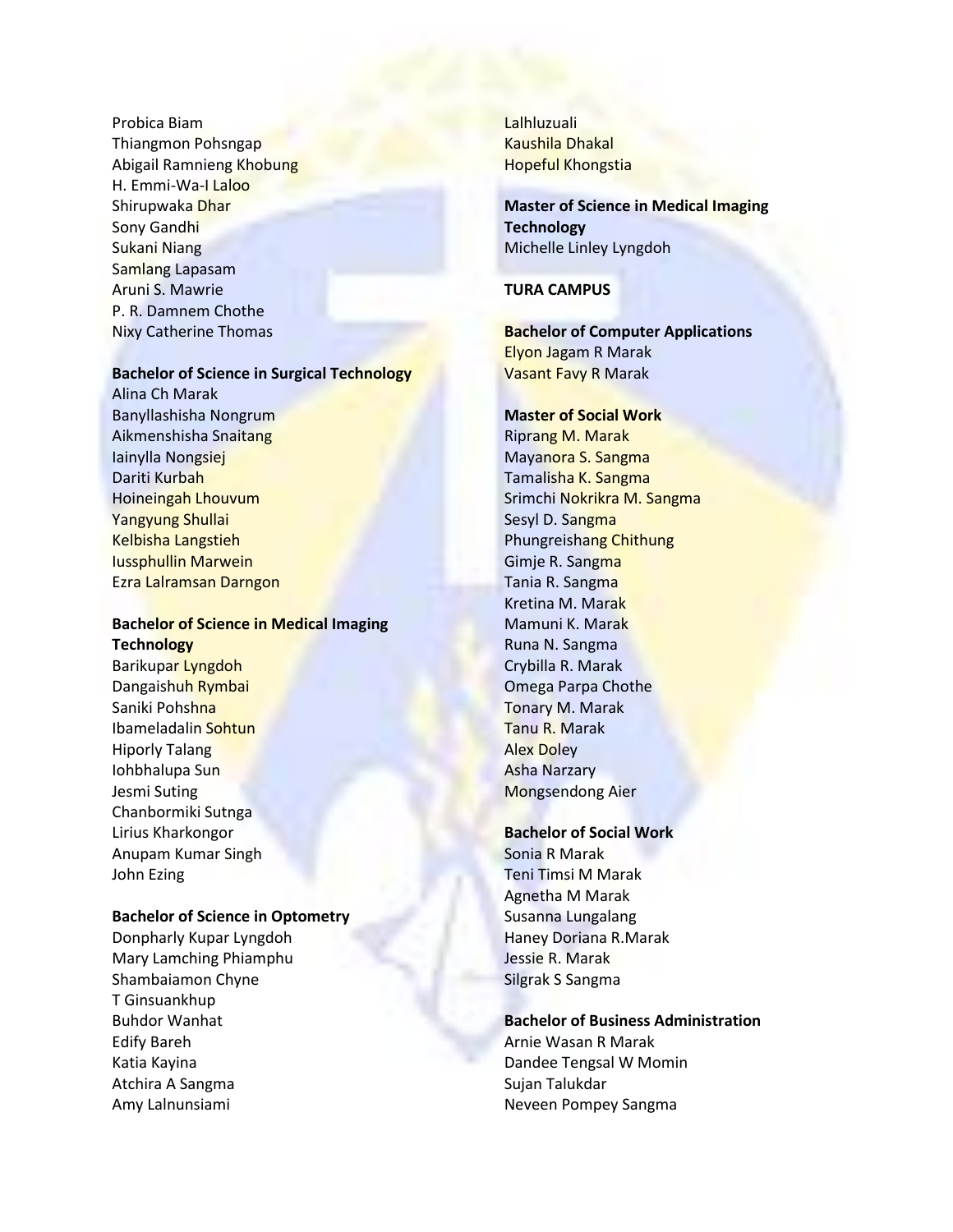#### Ravizear K Marak

### **Bachelor of Science in Medical Laboratory Technology**

Marchilia M Marak Deepika Saha Koushik Hajong Ringring D Sangma

### **RYMBAI CAMPUS**

**Post Graduate Diploma in Computer Applications** Longjam Santikumar Singh Enyooby Rymbai

#### **Bachelor of Computer Applications**

Damonlangki Dkhar Daphermon Dkhar Honesty Sympli Bissina Thoo Badameki Dkhar Kammonsha Suting Phaimin Lamin Hapha-i-mon Bareh Nexterwell Lapasam Soborlang Nongtdu

### **Diploma in Computer Applications**

Emon Lamare Md. Hussain Ali Dakini Bareh Badskem Syad Roidashisha Nongtdu Duni Swer Suki Bareh Betermoon Swer Emiyooka Bareh Nangroi Dkhar Backstarwell Dkhar Heiporme Sympli Chaphranghiwot Sympli Ishadameki Lyngdoh Bailin Ksih Pullness Ksih Rejoice Dkhar Yumnam Roshan Singh

### **NONGTALANG CAMPUS**

**Post Graduate Diploma in Computer Applications** Namely Tongper Pohkniap Wansuk Khonglah Mebi Tongper

**Bachelor of Computer Applications** Richard Lamin Tenson Mukhim

**Diploma in Computer Applications** Memorable Myrchiang Nemlist Myrchiang Purnima Tongper

### **NONGSTOIN CAMPUS**

# **Post Graduate Diploma in Computer Applications** Shimtihun Diengdoh Gracil Vellous Wanshong Swimble Lyngdoh Aining Berth Iawphniaw Ability Shangdiar

#### **Diploma in Computer Applications**

Goldenmerry Kharsyntiew

Bididancy Lyngdoh Thrangsngi Syiem Sismolin Kharbani Genita Lyngdoh Shiningstar Syiemlieh Tyngshaipual Syiemlieh Lanrobert kharbani Mary jones Kharmudai Liliosa Marngar Kyrmendaris Marthong Clarabelle Syiem Richmon Jerry Syiemingbah Phibakordor L.Nonglait Brightstar Sohlangpiaw Dialyne Ryntong Model Kharbani Wellwisher Rngaid Coverful Marngar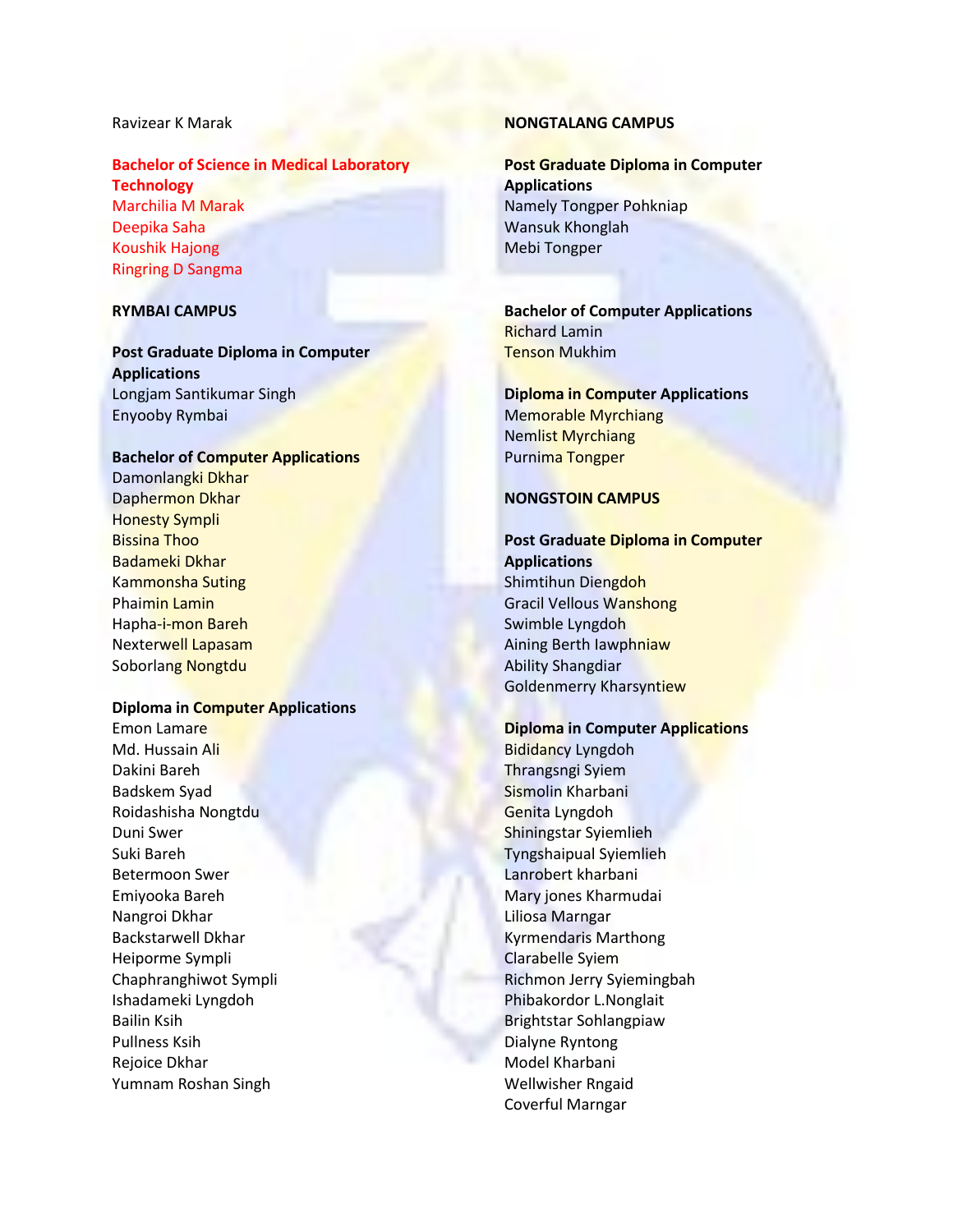R .Ferderson L. Nonglait James Watt Marwein M. Democracy Iawphniaw Jenilin Diengdoh Happiness Sohlangpiaw John Kearney Wanniang Winner Field Dkhar Ibanrihun Synchiang Blessingson Snaitang Jubilstar shangdiar Memorial Shangdiar Ibabatriti Sun Evellyne Rynshiang Labiangbor Rynshiang Baiamonlang Lyngdoh Ritalincy Mawlein

#### **Post Graduate Diploma in Peace Studies**

R. Ngirsoreng (Boipu) Koireng Leo Dkhar Kaplianlal Thangluai Rev. Phungreingam Awungshi M Shiuto Tikhir Dae Hee Lee N Vilzu Kenna-O

### **TRADA INSTITUTE OF SOCIAL SCIENCES**

### **Master of Philosophy in Counselling**

**Psychology** Sr Bridget Joseph Ashitha P Joy Sr Sujatha Jose Samuel Binu Abraham Akelas K. Abraham Binu T.S Reeba Sebastine Jins Jose Shibu Kuriakose Gracy K.J Joseph Mariadhas

## **Master of Philosophy in Social Work**

Lisamma John Anumol C.A. Toms Abraham Joby Cyriac Saji Joseph

Reshmi Achamma Philip Ciril George Nimson K. Varghese Prasad R.P. Jijo K. Antony

# **Master of Science in Counselling Psychology**

Tiko Harriet Saji C. John Proscovia Nalwadda Monica Ahimbisibwe Atim Grace Binu Abraham

# **Master of Social Work in Medical and Psychiatry** Rajan P. Mathew Liz Elizabeth Joy Anitta Chacko

S. Esther Jaisy Susan Rajan Johny Joseph Koilamana Jimmy L.M.S. Tluanga Kuriakose V.V

# **SAMPURNA INSTITUTE OF ADVANCED STUDIES (SIAS)**

# **Master of Philosophy in Counselling Psychology** Biju Sebastian

**Master of Science in Counselling Psychology** Maya George Neha Shrestha Nisha Jose T Preeti Garg Regis Jegan M Ritika Kamath Shali J Kochuthottiyil Simi Susan Joseph R. Sneha Latha Subash CD Theresa Antony Vijaya R K Reddy Amar Kumar Bagh